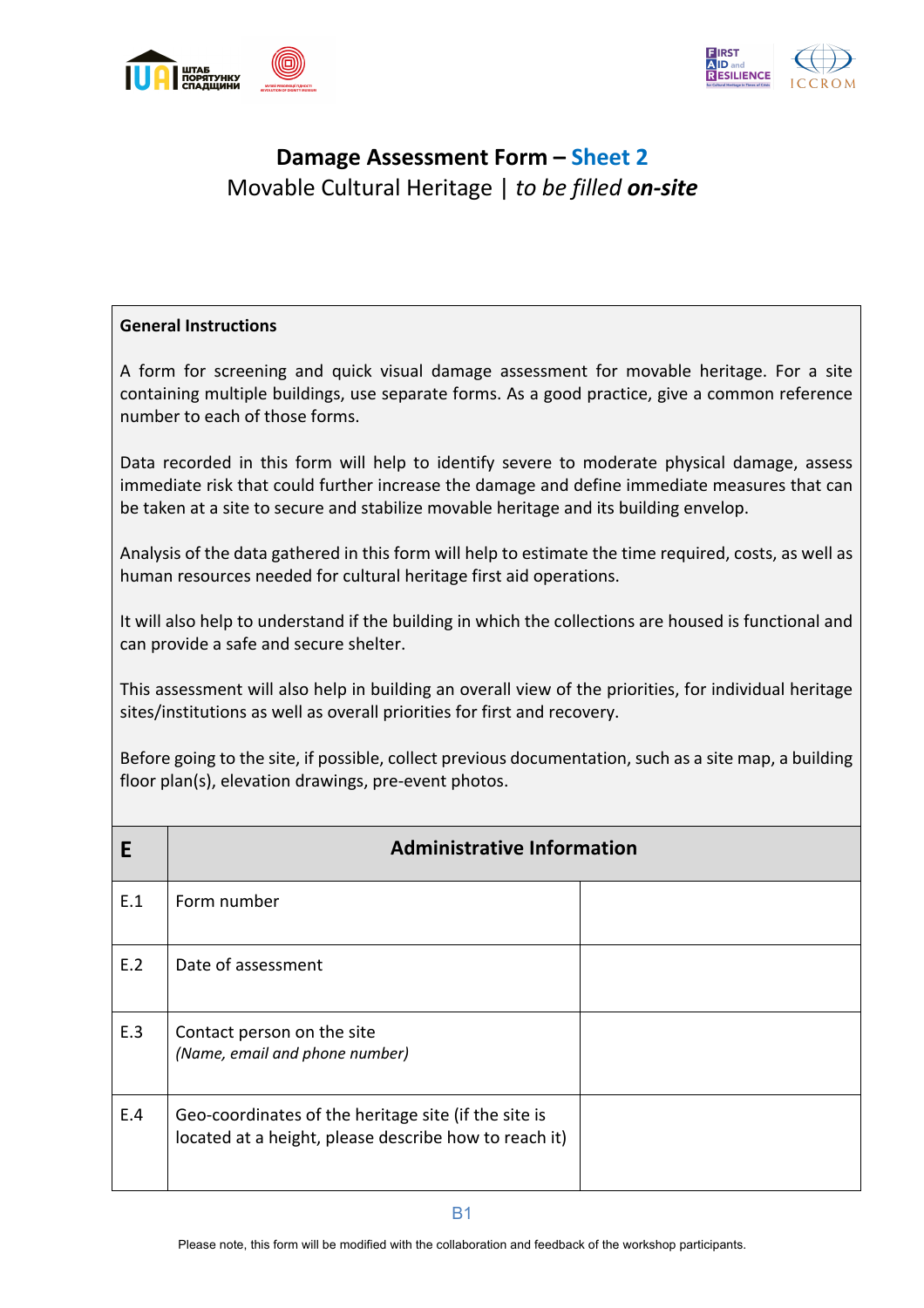



| E.5<br>E.6 | <b>Site Context</b><br>Number of buildings on the site | □ Village/Town<br>$\square$ Countryside<br>$\Box$ Urban area<br>$\Box$ Industrial area<br>□ Other:                                                                                                                                 |
|------------|--------------------------------------------------------|------------------------------------------------------------------------------------------------------------------------------------------------------------------------------------------------------------------------------------|
|            |                                                        |                                                                                                                                                                                                                                    |
| E.7        | Owner of the site/building                             | □ Government<br>$\square$ Private                                                                                                                                                                                                  |
| E.8        | What was the primary use of the building?              | $\square$ Religious<br>$\square$ Archive<br>$\Box$ Library<br>$\square$ Museum<br>$\Box$ Archaeological<br>$\Box$ Residential<br>$\Box$ Theatre<br>□ Governmental<br>$\square$ Hospital<br>$\Box$ Educational (school, university) |
| E.9        | Number of floors/storeys                               |                                                                                                                                                                                                                                    |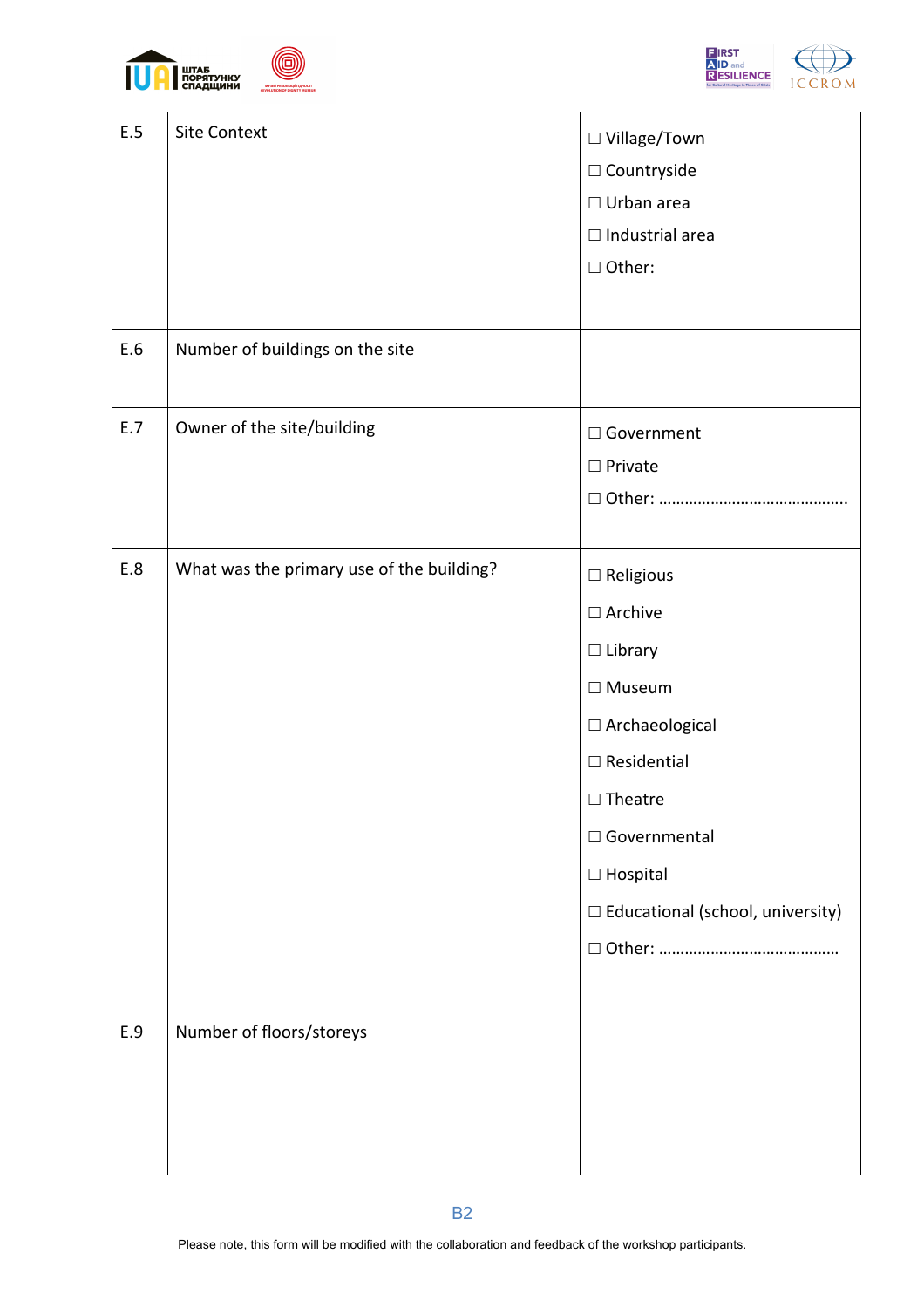





|      | <b>Overall Site Access and Damage to the Building</b>                                                   |                                   |
|------|---------------------------------------------------------------------------------------------------------|-----------------------------------|
| E.10 | Primary source of damage                                                                                | $\Box$ Bomb and bomb induced fire |
|      |                                                                                                         | $\Box$ Artillery shelling         |
|      |                                                                                                         | $\Box$ Missile strike             |
|      |                                                                                                         | $\Box$ Extreme physical forces    |
|      |                                                                                                         | $\Box$ Other:                     |
| E.11 | Evaluate site access considering existing routes.                                                       | $\Box$ Many routes                |
|      |                                                                                                         | $\Box$ Two routes                 |
|      |                                                                                                         | $\Box$ Dead-end street            |
|      |                                                                                                         | $\Box$ Only pedestrians           |
|      |                                                                                                         | □ Other:                          |
|      | Also explain if these routes are open and not blocked in any way:                                       |                                   |
|      |                                                                                                         |                                   |
| E.12 | Is there a parking space available for medium to                                                        | $\square$ Yes                     |
|      | heavy vehicles? (Mark on the site map/building floor<br>plan)                                           | $\Box$ No                         |
|      |                                                                                                         |                                   |
|      | If yes, how many vehicles can be parked in or around the site/building?                                 |                                   |
|      |                                                                                                         |                                   |
| E.13 | Do you see any explosives and their remnants                                                            | $\square$ Yes                     |
|      | around the site and/or blocking the access to the<br>building(s) to be assessed?                        | $\Box$ No                         |
|      |                                                                                                         |                                   |
| E.14 | Do you see debris which is not part of the heritage<br>site strewn around or blocking the access to the | $\square$ Yes                     |
|      | building?                                                                                               | $\Box$ No                         |
|      |                                                                                                         |                                   |
| E.15 | Number of building entry and exit points (Mark also<br>with photo references)                           |                                   |
|      |                                                                                                         |                                   |
|      |                                                                                                         |                                   |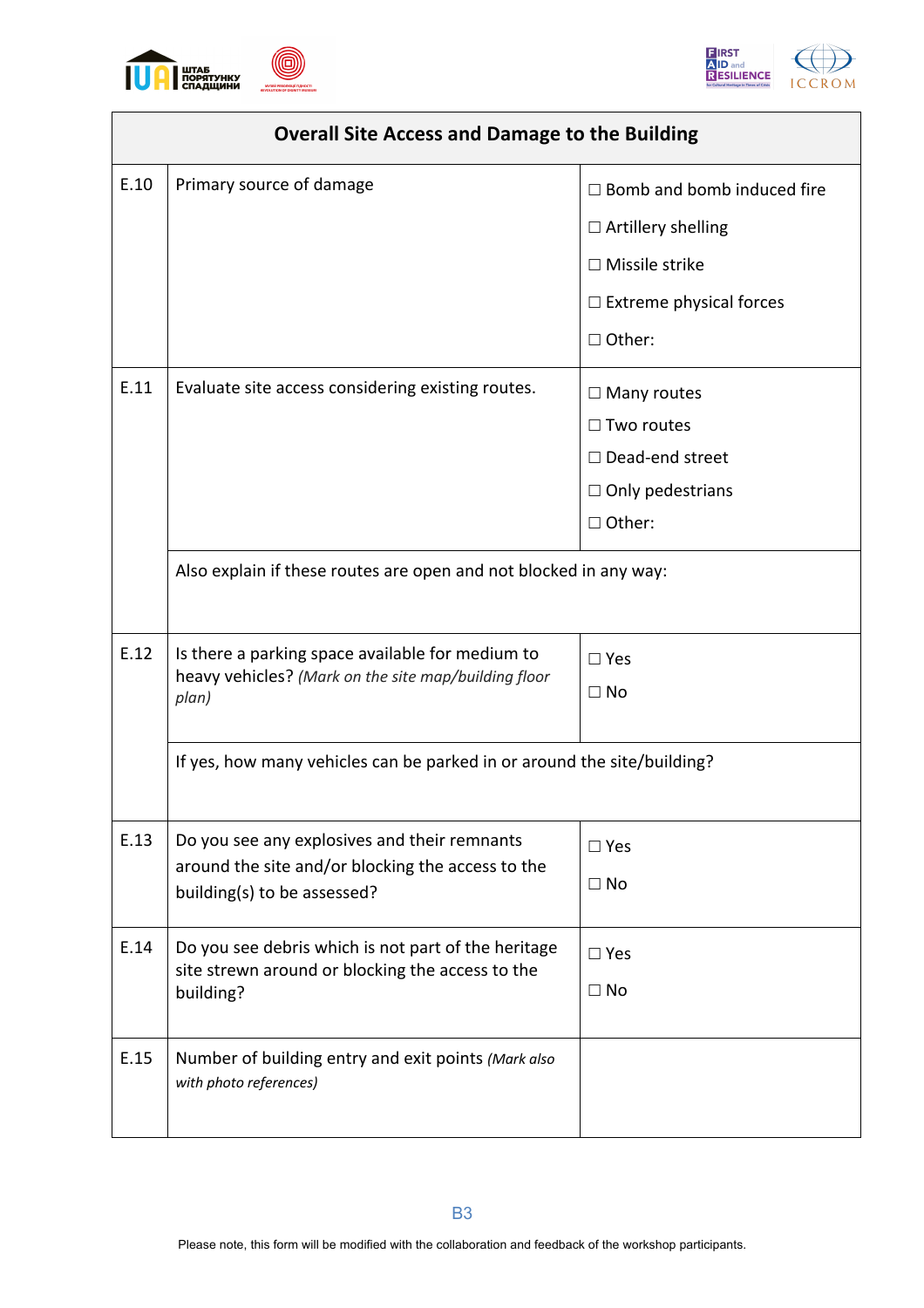





| E.16 | Specify which entry and exit points can be used (Mark the functional entry and exit points on the<br>site map/building floor plan) |                                                                                              |                                                                                          |                                                                                         |                                                                    |  |  |  |  |  |  |  |
|------|------------------------------------------------------------------------------------------------------------------------------------|----------------------------------------------------------------------------------------------|------------------------------------------------------------------------------------------|-----------------------------------------------------------------------------------------|--------------------------------------------------------------------|--|--|--|--|--|--|--|
| E.17 | Which of the building utilities are available and                                                                                  |                                                                                              | $\Box$ Water                                                                             |                                                                                         |                                                                    |  |  |  |  |  |  |  |
|      | functional?                                                                                                                        |                                                                                              |                                                                                          | $\Box$ Gas                                                                              |                                                                    |  |  |  |  |  |  |  |
|      |                                                                                                                                    |                                                                                              | $\Box$ Electricity                                                                       |                                                                                         |                                                                    |  |  |  |  |  |  |  |
| E.18 | What is the overall degree of damage to the                                                                                        |                                                                                              | $\Box$ Severe (heavy structural                                                          |                                                                                         |                                                                    |  |  |  |  |  |  |  |
|      | building                                                                                                                           |                                                                                              |                                                                                          | damage, very heavy non-structural<br>damage)                                            |                                                                    |  |  |  |  |  |  |  |
|      |                                                                                                                                    |                                                                                              | □ Moderate (moderate structural<br>damage, heavy non-structural<br>damage)               |                                                                                         |                                                                    |  |  |  |  |  |  |  |
|      |                                                                                                                                    |                                                                                              | $\Box$ Minor (slight structural damage,<br>moderate non-structural damage)               |                                                                                         |                                                                    |  |  |  |  |  |  |  |
|      |                                                                                                                                    |                                                                                              |                                                                                          | $\Box$ Destruction (total or near total<br>collapse/damage)                             |                                                                    |  |  |  |  |  |  |  |
| E.19 | Damage observed to the building (Structural and non-structural)                                                                    |                                                                                              |                                                                                          |                                                                                         |                                                                    |  |  |  |  |  |  |  |
|      | Level of damage<br><b>Building</b><br>element                                                                                      | <b>Severe</b><br>(heavy<br>structural<br>damage, very<br>heavy non-<br>structural<br>damage) | <b>Moderate</b><br>(moderate<br>structural<br>damage, heavy<br>non-structural<br>damage) | <b>Minor</b><br>(slight structural<br>damage,<br>moderate non-<br>structural<br>damage) | <b>Destruction</b><br>(total or near<br>total collapse/<br>damage) |  |  |  |  |  |  |  |
|      | Vertical structure<br>(walls and columns)                                                                                          | $\Box$                                                                                       | $\Box$                                                                                   | $\Box$                                                                                  | $\Box$                                                             |  |  |  |  |  |  |  |
|      | Horizontal structure<br>(beams and slabs)                                                                                          | $\Box$                                                                                       | $\Box$                                                                                   | $\Box$                                                                                  | $\Box$                                                             |  |  |  |  |  |  |  |
|      | Roof                                                                                                                               | $\Box$                                                                                       | $\Box$                                                                                   | $\Box$                                                                                  | $\Box$                                                             |  |  |  |  |  |  |  |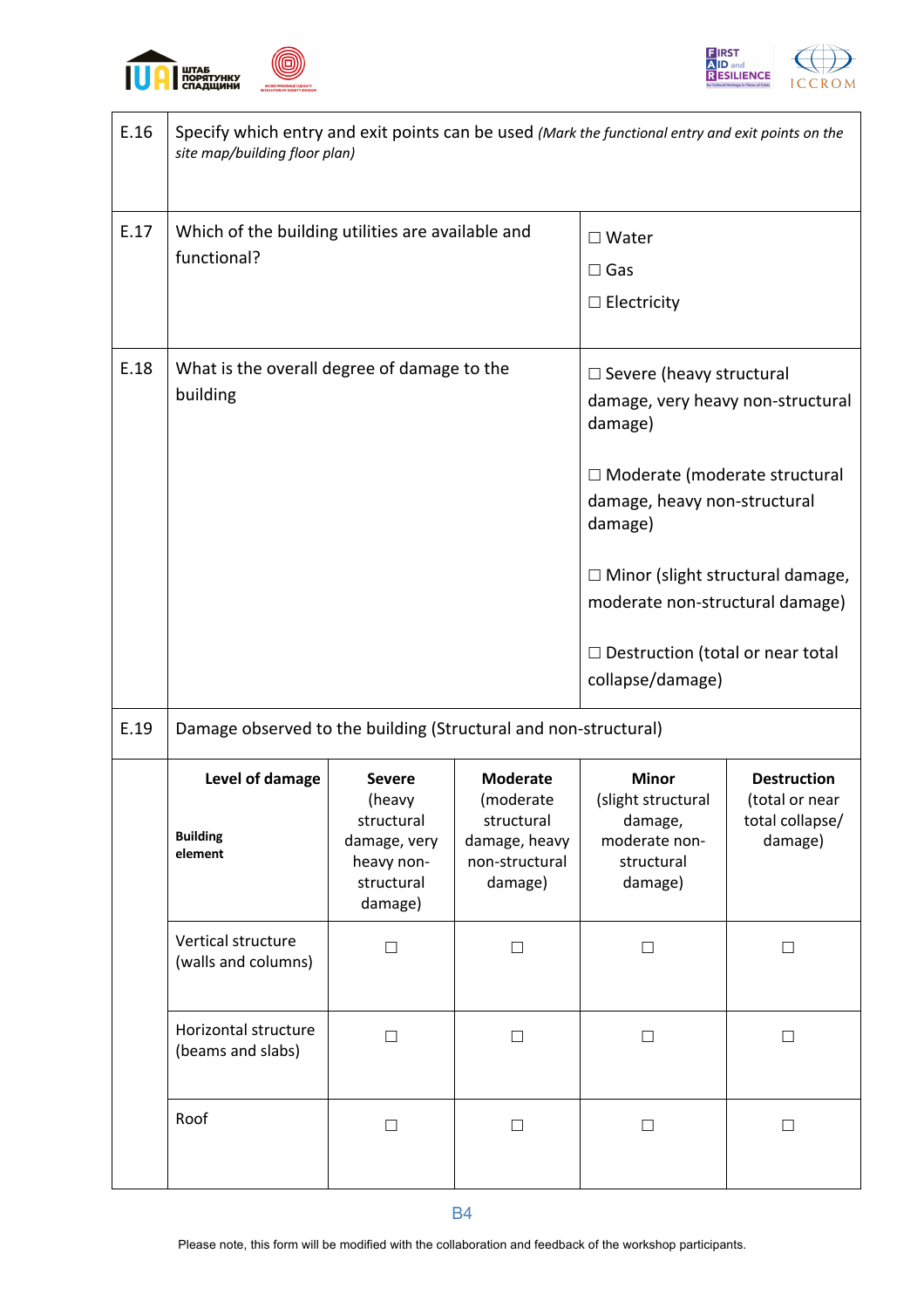



|      | Cladding<br>(decorative)                                                                                                                                                                                                                      |  |  |
|------|-----------------------------------------------------------------------------------------------------------------------------------------------------------------------------------------------------------------------------------------------|--|--|
|      | <b>Stairs</b>                                                                                                                                                                                                                                 |  |  |
|      | Doors and Windows                                                                                                                                                                                                                             |  |  |
| E.20 | Please take a photo of the damage to the elements, especially if marked severe $-e.q$ .<br>exposed structural elements, broken fixtures, large cracks, etc. Mark its location on the<br>site map/floor plan, if available, as Photo number 1. |  |  |

| F   | <b>DAMAGE TO OBJECTS AND COLLECTIONS</b>                                                                                                                                                        |                                              |  |  |  |  |  |  |  |  |  |
|-----|-------------------------------------------------------------------------------------------------------------------------------------------------------------------------------------------------|----------------------------------------------|--|--|--|--|--|--|--|--|--|
|     | *Attach maximum 6-7 photos of street views and inside view with damaged objects. If possible,<br>sketch a floor plan of the building and mark the photos with reference numbers on your sketch. |                                              |  |  |  |  |  |  |  |  |  |
| F.1 | Are there safe interior spaces for storage<br>(Mark on the building floor plan)                                                                                                                 | $\Box$ Yes<br>$\Box$ No                      |  |  |  |  |  |  |  |  |  |
|     | If no, are there other safe spaces nearby<br>that can be used as temporary shelter<br>(Mark on the site map/building floor plan)                                                                | $\square$ Yes<br>$\Box$ No                   |  |  |  |  |  |  |  |  |  |
| F.2 | Are the objects in their original location?                                                                                                                                                     | $\Box$ Yes<br>$\Box$ No<br>$\Box$ Don't know |  |  |  |  |  |  |  |  |  |
|     | If no, describe where the objects are:<br>(Mark on the floor plan sketch)                                                                                                                       |                                              |  |  |  |  |  |  |  |  |  |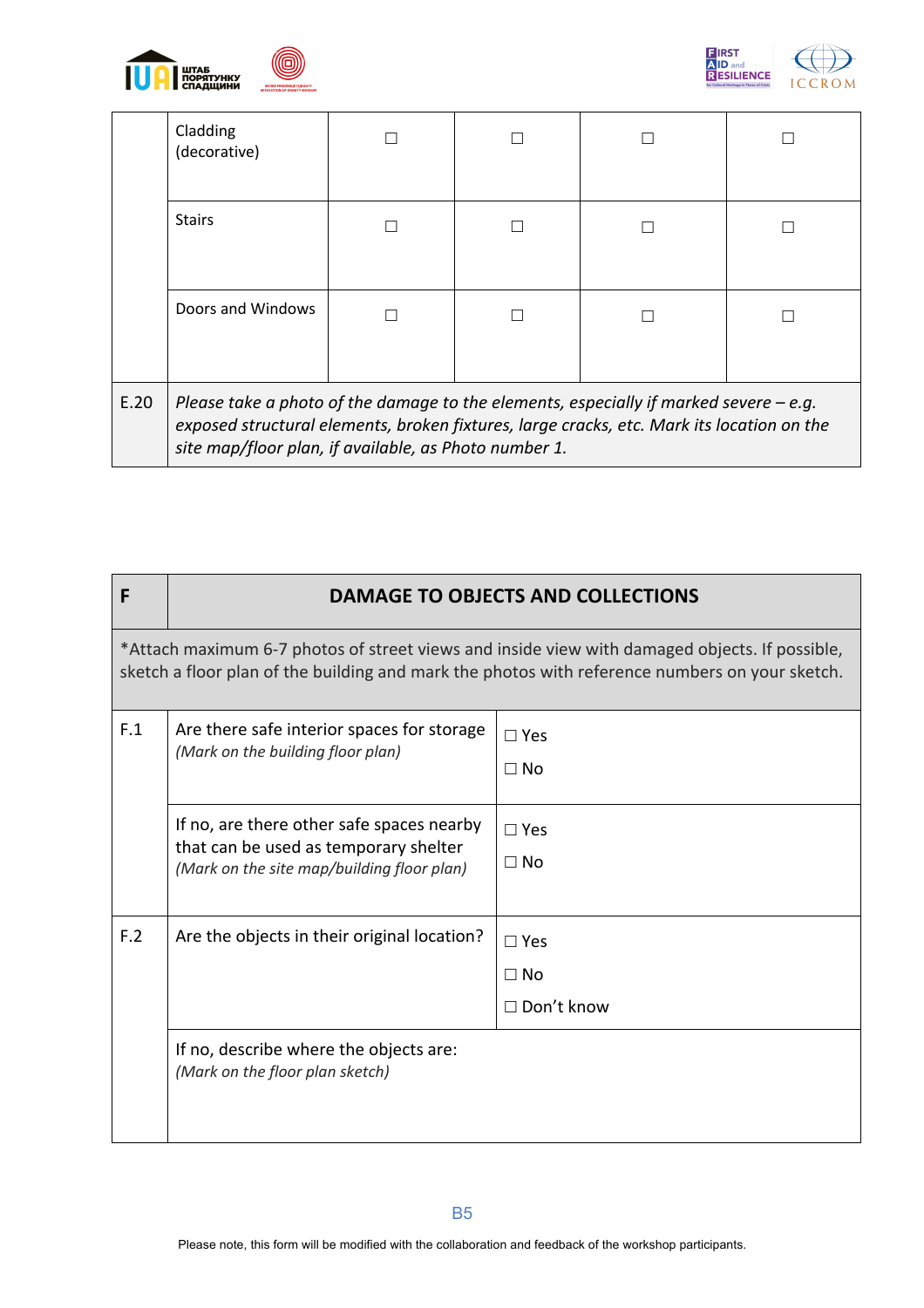





| F.3 | Where is the object currently located?                                                                                                | $\Box$ Permanent exhibition<br>$\Box$ Temporary exhibition<br>$\Box$ Storage<br>$\Box$ Conservation Laboratory<br>□ Other: |  |  |  |  |
|-----|---------------------------------------------------------------------------------------------------------------------------------------|----------------------------------------------------------------------------------------------------------------------------|--|--|--|--|
| F.4 | If possible and applicable, indicate the<br>number of heavy objects that will<br>require extra man-power and equipment<br>to salvage. |                                                                                                                            |  |  |  |  |
| F.5 | Is there other debris deposited on the                                                                                                | $\square$ Yes                                                                                                              |  |  |  |  |
|     | collection/objects?                                                                                                                   | $\Box$ No                                                                                                                  |  |  |  |  |
|     |                                                                                                                                       | □ Don't know                                                                                                               |  |  |  |  |
| F.6 | Describe overall damage to the objects:                                                                                               | $\square$ Wet                                                                                                              |  |  |  |  |
|     | (Check all that apply)                                                                                                                | $\Box$ Broken                                                                                                              |  |  |  |  |
|     |                                                                                                                                       | $\Box$ Dry                                                                                                                 |  |  |  |  |
|     |                                                                                                                                       | $\Box$ Semi-dry                                                                                                            |  |  |  |  |
|     |                                                                                                                                       | $\square$ Burnt                                                                                                            |  |  |  |  |
|     |                                                                                                                                       | $\square$ Soiled                                                                                                           |  |  |  |  |
|     |                                                                                                                                       | $\Box$ Mouldy                                                                                                              |  |  |  |  |
|     |                                                                                                                                       | $\Box$ Torn                                                                                                                |  |  |  |  |
|     |                                                                                                                                       | $\square$ Deformed                                                                                                         |  |  |  |  |
|     |                                                                                                                                       | □ Other:                                                                                                                   |  |  |  |  |
| F.7 | your map as Photo number 2.                                                                                                           | Please take a photo showing the type of damage to the objects. Mark their location on                                      |  |  |  |  |
| F.8 | Degree of damage to the objects                                                                                                       | $\Box$ No damage                                                                                                           |  |  |  |  |
|     |                                                                                                                                       | □ Level 1 - Minor damage                                                                                                   |  |  |  |  |
|     |                                                                                                                                       | □ Level 2 - Moderate damage                                                                                                |  |  |  |  |
|     |                                                                                                                                       | □ Level 3 - Severe damage                                                                                                  |  |  |  |  |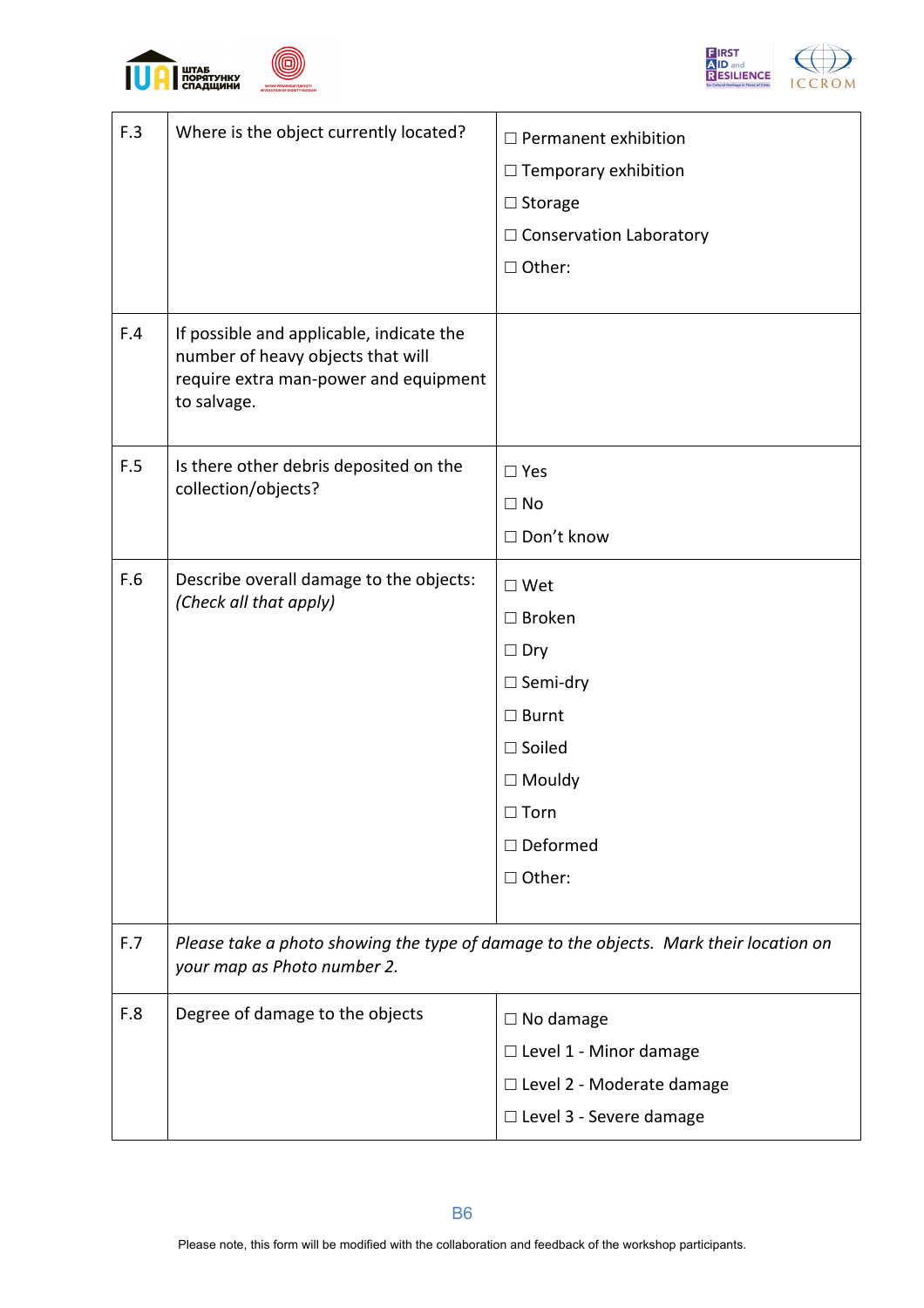



|      | In order to accurately assess the different levels of damage, refer to following<br>classification:                                                                                                                                               |                                                                                         |  |  |  |  |  |  |  |  |  |
|------|---------------------------------------------------------------------------------------------------------------------------------------------------------------------------------------------------------------------------------------------------|-----------------------------------------------------------------------------------------|--|--|--|--|--|--|--|--|--|
|      | Level 1 (minor) – The damage to the object is not increased when the object is handled<br>(object can be moved and does not require careful handling).                                                                                            |                                                                                         |  |  |  |  |  |  |  |  |  |
|      | Level 2 (moderate) – The damage to the object is not increased when it is calmly and<br>carefully handled. However, if the object is subjected to handling or treatment that is too<br>rough, there is a good chance that the damage will worsen. |                                                                                         |  |  |  |  |  |  |  |  |  |
|      | Level 3 (severe) – Even careful and painstaking handling of the object will result in<br>aggravation of the existing damage.                                                                                                                      |                                                                                         |  |  |  |  |  |  |  |  |  |
| F.9  | If possible, give an estimate of how many objects are damaged. Give your estimate in<br>percentage.<br>E.g. 50% of objects are severely damaged, while 20% are moderately damaged.                                                                |                                                                                         |  |  |  |  |  |  |  |  |  |
|      | Explain:                                                                                                                                                                                                                                          |                                                                                         |  |  |  |  |  |  |  |  |  |
| F.10 | Are there some object(s) kept in a<br>manner that need urgent attention?                                                                                                                                                                          | $\square$ Yes<br>$\Box$ No                                                              |  |  |  |  |  |  |  |  |  |
|      | Please describe the physical state of the object(s) that need urgent attention:                                                                                                                                                                   |                                                                                         |  |  |  |  |  |  |  |  |  |
| F.11 | its location on your sketched building floor plan as Photo number 3.                                                                                                                                                                              | Please take a photo showing the objects or collection, that need urgent attention. Mark |  |  |  |  |  |  |  |  |  |
| F.12 | Are there any specific restrictions to be<br>considered? (Objects of spiritual value,<br>access to services, electricity and<br>ventilation, secondary risks, etc.)                                                                               |                                                                                         |  |  |  |  |  |  |  |  |  |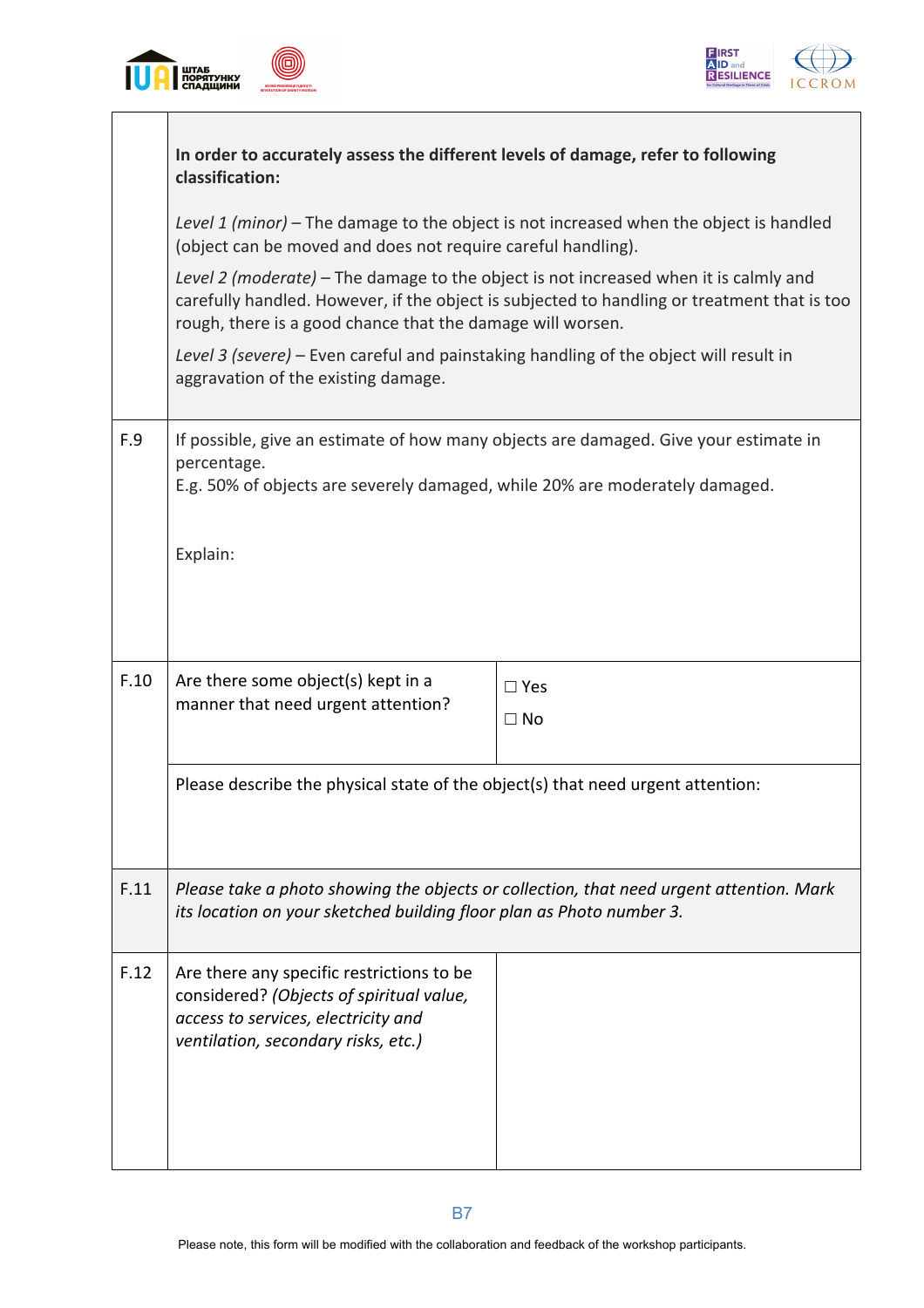





| F.13 | Are there any secondary risks to be considered?                                                                                                                                                       |                                                                                                 |                                                                                                                                                   |                                                                                                                                                                                  |  |  |  |  |  |  |  |
|------|-------------------------------------------------------------------------------------------------------------------------------------------------------------------------------------------------------|-------------------------------------------------------------------------------------------------|---------------------------------------------------------------------------------------------------------------------------------------------------|----------------------------------------------------------------------------------------------------------------------------------------------------------------------------------|--|--|--|--|--|--|--|
|      | <b>Fire</b><br>$\Box$ Fire due to exposed<br>wiring/flammable materials<br>$\Box$ Fire due to exposed gas<br>pipes                                                                                    | <b>Localized flooding</b><br>$\Box$ Roof collapse and<br>flooding<br>flooding                   | $\Box$ Pipe burst and localized<br>□ Leakage/water seepage                                                                                        | Vandalism<br>$\Box$ Vandalism and looting<br>$\Box$ Signs of intentional<br>destruction<br>$\Box$ Illicit trade of antiquities<br>$\Box$ Deliberate or<br>indiscriminate bombing |  |  |  |  |  |  |  |
|      | <b>Physical damage</b><br>$\Box$ Shattered glass/shards<br>falling on objects<br>□ Partial building collapse<br>$\Box$ Full building collapse<br>$\Box$ Landslides/fissures                           | waste:<br>$\Box$ Chemicals and toxic<br>materials/fumes<br>$\square$ Pollutants<br>$\Box$ Other | <b>Hazardous material and</b>                                                                                                                     | <b>Other hazards (list and</b><br>explain)                                                                                                                                       |  |  |  |  |  |  |  |
| F.14 | List the immediate actions that need to<br>be taken in order to secure and stabilise<br>the collection. (If possible, also give<br>indicative costs, and specify if specialised<br>help is required.) |                                                                                                 | $\Box$ Removal of debris<br>$\Box$ Emergency stabilization<br>$\Box$ Documentation<br>$\Box$ Salvage of objects<br>storage<br>$\Box$ Guard needed | $\Box$ Safe removal of unexploded ordinances<br>$\Box$ Salvage and evacuation to another safe<br>$\Box$ Securing the site against future attack                                  |  |  |  |  |  |  |  |
|      | Notes:                                                                                                                                                                                                |                                                                                                 |                                                                                                                                                   |                                                                                                                                                                                  |  |  |  |  |  |  |  |